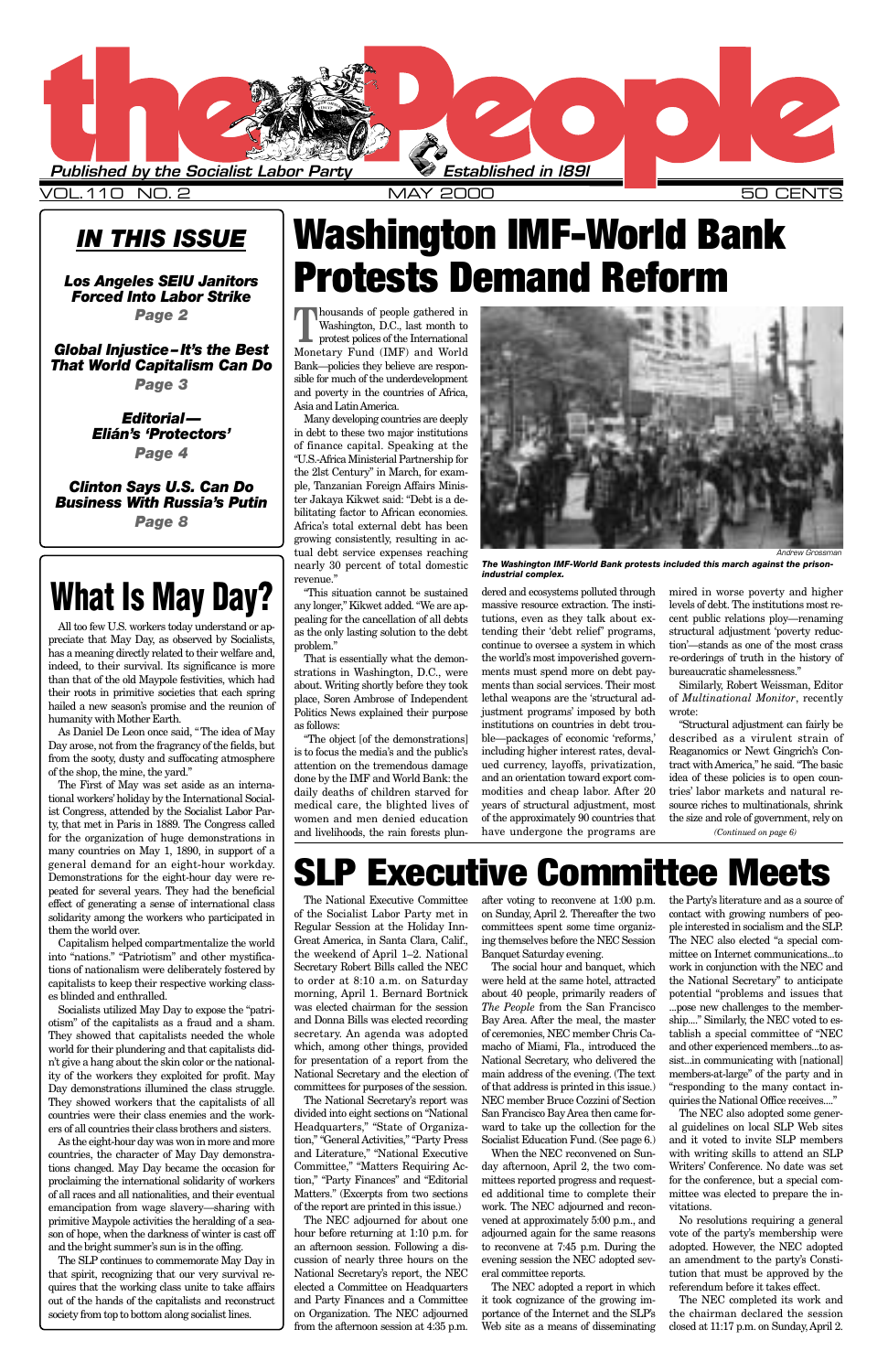*The following is a portion of the "General Activities" section of SLP National Secretary Robert Bills' Report to the National Executive Committee in Session, April 1–2, 2000.* 

In 1998 the SLP Web site probably received about 5,745 "hits" or visits from people all over the world. That number is based on the averages included in my reports to the 1998 NEC Session and the 44th National Convention last April. Last year it is certain that the Web site received a minimum of 24,362 hits or visits. That total is for 48 weeks only, however, for an average of 508 a week. Multiply that average by 52 and it might be safe to say that the Web site received 26,416 hits during the year. Even if we assumed that every person who visited the site in 1999 returned nine more times during the year there would have been over 2,640 of them. We want return visits, of course, and we want to keep adding things to the site to induce people to come back to it. It seems unlikely that everyone who visited the SLP Web site in 1999 did so 10 times, or even five times. But even five times would put the number of individual people who visited the Web site at 5,283, or at 4,872 if we work from the 24,362 hits over the 48 weeks for which we have

definite information. To receive that number of contacts from leaflets would require a distribution of about 5 million.

<sup>t</sup> press time, 8,500 Los Angeles<br>
janitors—members of Local 1877<br>
of the Service Employees Internajanitors—members of Local 1877 tional Union (SEIU)—remained on strike. The Los Angeles strike is the first of what could be many strikes around the country this year as the SEIU pursues what it calls its "Justice for Janitors 2000" campaign.

> The correlation between hits and contacts will not bear up under close examination for several reasons, not the least being that contacts from leaflets and other sources supply the National Office with their names and addresses, while those who visit the Web site generally do so anonymously. Nonetheless, there is enough of a correlation to show that the SLP Web site is attracting attention and that the number of visitors has grown and grown significantly in a very short time. Apart from the number of hits recorded and reported by our Internet service provider, there is not much to be gained by speculating on the number of actual people who visited the Web site in 1999. For lack of anything better on which to base a comparison, we might establish a ratio between the number of hits and the number of people who sent e-mail letters through the Web site in 1999. As noted, 90 e-mail contacts who identified themselves were received during the year. By correlating that figure to the number of hits—26,400 in round numbers—the ratio becomes 293 to one. Roughly speaking, the ratio of leaflets distributed to contacts received has been 1,000 to one.

> improve the economic conditions of hard-working janitors under their economic control.'

The NEC might spend time speculat-

### **Read the Paper That's** In a Class by Itself. **The Working Class.**

### Read the People.

ing on the accuracy of these numbers, but it would be time wasted. They are close enough. They are significant only because they show how important the Web site has become as a means of disseminating the Party's propaganda and how much more important it is likely to be-

*By Ken Boettcher*

Los Angeles janitors need justice all right. Local 1877 members voted to begin their strike April 3 against 18 janitorial firms. Those firms "are involved in the negotiations for a new master contract covering about 70 percent of the office space in Los Angeles County." The workers rejected the employers' "offer" of a wage freeze for one year and 40-cent-anhour increases in the second and third years of a three-year contract. SEIU negotiators are seeking \$1-an-hour raises in each of the three years covered by the contract. Janitors presently make \$6.80 to \$7.90 per hour, according to the *Los Angeles Times*.

The numbing drudgery of the work janitors must do, under the conditions and with the hazardous cleaning chemicals they must use, is well known. Their struggle has attracted much public support, especially in a city full of publicity seekers like Los Angeles. There is no shortage of local celebs who think the janitors should have what many call a "livable wage" of \$10 an hour.

Los Angeles City Councilwoman Jackie Goldberg got herself arrested in one march supporting the janitors. So did state Assembly members Gloria Romero, Gil Cedillo and Scott Wildman and Santa Monica City Councilman Paul Rosenstein. So did "a rabbi, a priest and seven top officials from local unions," the *Times* reported.

The state Senate even "stepped into the dispute and approved a resolution (SR26) by Sen. Hilda Solis (D-La Puente), chairwoman of the Industrial Relations Committee, calling on janitorial contractors and building owners 'to

An anonymous donor gave \$500,000 to the SEIU in support of its campaign on two separate occasions since the strike began.

Most of these local celebs wouldn't have any idea of what a "livable wage" was if it jumped up and bit them in the pants. The SEIU officials in charge of negotiations apparently think that a "livable wage" is \$10 an hour. As any worker making \$10 an hour could tell them, \$10 an hour—\$20,800 per year at 40 hours per week—is still perilously close to last year's officially defined federal poverty line of \$17,184 for a family of four (a threshold that most antipoverty organizations agree is set way too low). Toss in a spouse working full time and you have something that might be called "livable" were it not for the cost of housing and day care. In fact, what you get is a family without parents—with latchkey kids and family trouble brewing.

Fact is that these janitors—and all workers—deserve a lot more than an income that keeps them pegged to some politically manipulated "poverty threshold" or some bourgeois notion of what should be enough for them to live comfortably. Workers deserve *the full product of their labor*, and nothing less. They deserve complete social ownership and democratic control of the economy that workers have to date merely built and operated for the benefit of a tiny minority of the super rich—the capitalist class.

That demand is something the officials of the SEIU and its brethren procapitalist unions of the AFL-CIO will never issue. For they are tied to the existence of capitalism, the economic system under which all workers are wage slaves of the employing class. They have not and will not challenge the existence of that system, for it is what grants them their privileged positions as merchandisers of labor power.

In the short run, however, the primary strategic problem the janitors face in their strike is the way they are organized. They work in buildings in which thousands or tens of thousands of other workers are employed. Many of those

# **Los Angeles SEIU Janitors Forced Into Labor Strike**



All the workers in the buildings serviced by the striking janitors are themselves involved in providing a service. Some of those services may be essential to the production of commodities. Whatever the service or product may be, however, every worker engaged in the same industry should be organized in the same union—an industrial rather than a craft union. There should be no janitors' union, or clerical workers' union, or any other union separated from the industrial union representing all workers engaged in the production of a particular product or service. Just as they work together to keep things moving in the industry that uses their labor, so they should be organized together to resist the encroachments of their employers.

Real supporters of the janitors' cause should go beyond supporting their immediate demands for a higher wage. They should also work to let them know that a secure economic future and an abundance for all lies in establishing industrial unions that would be better equipped to fight the day-to-day battles of the class struggle and lay the foundation on which to build the Socialist Republic of labor.

## *Do You Belong?*

Do you know what the SLP stands for? Do you understand the class struggle and why the SLP calls for an end of capitalism and of its system of wage labor? Do you understand why the SLP does not advocate reforms of capitalism, and why it calls upon workers to organize Socialist Industrial Unions?

If you have been reading *The People* steadily for a year or more, if you have read the literature recommended for beginning Socialists, and if you agree with the SLP's call for the political and economic unity of the working class, you may qualify for membership in the SLP. And if you qualify to be a member you probably should be a member.

For information on what membership entails, and how to apply for it, write to: SLP, P.O. Box 218, Mountain View, CA 94042- 0218. Ask for the SLP Membership Packet.

#### the People **P.O. Box 218, Mountain View, CA 94042-0218**

#### ❑ **\$2 for a 6-month subscription;** ❑ **\$5 for a 1-year sub** ❑ **\$11 for a 1-year sub by first-class mail**

| _ PHONE ___________                                                         |
|-----------------------------------------------------------------------------|
|                                                                             |
| STATE ZIP                                                                   |
| Make check/money order payable to The People. Allow 4–6 weeks for delivery. |
|                                                                             |

*Get Subs!*

the Records



*Janitors in major cities across the United States are being forced to consider strikes.*

# **SLP's Web Site Producing Results**

*(Continued on page 6)*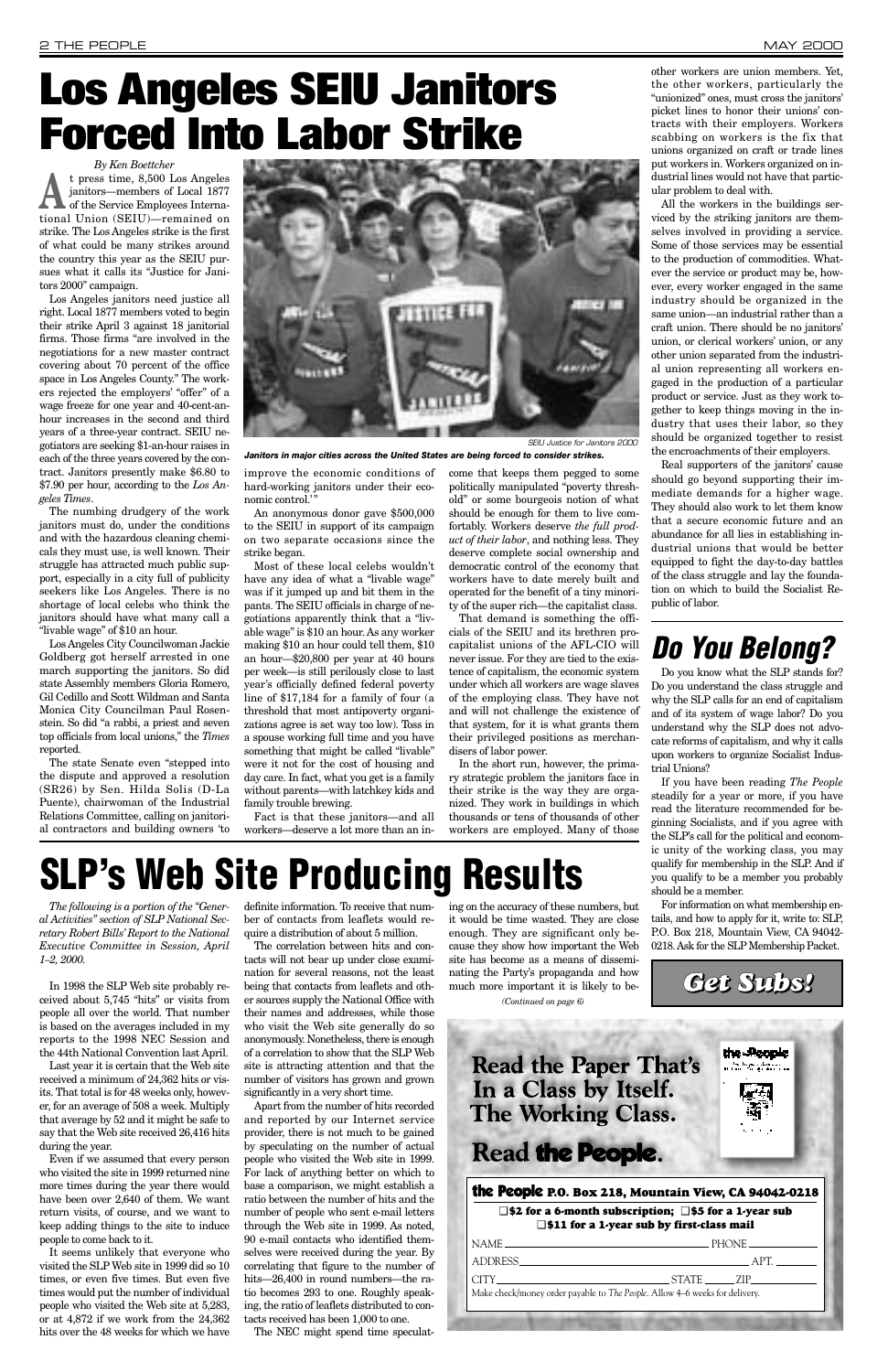*Robert Bills, National Secretary of the Socialist Labor Party delivered the following talk at the National Executive Committee Session Banquet on Saturday, April 1, in Santa Clara, Calif.:*

**P**reachers almost invariably start<br>their Sunday sermons by citing a<br>passage from Scripture to draw a their Sunday sermons by citing a passage from Scripture to draw a moral by telling a tale. I would like to borrow from their example this evening by citing two passages from socialist Scripture. Both come from things that Daniel De Leon wrote. The first should help to explain why I have drawn on the second. We had occasion to cite the first in the April issue of *The People*. If you have received that issue, or picked it up here this evening, it will sound familiar to you. It was written in 1903, and the part that interests me here read as follows:

"Theoretical articles are only for the few. Only these have time and mind to sit down to such articles. But theory is needed. How convey it to the masses, who alone can carry the movement to success? There is but one way—weave the theory into the events of the day. That is a much more difficult task than to reel out, or refine upon theory. It implies a thorough grasp of the theory, so thorough as to perceive its various manifestations in running events...."

The theory De Leon had in mind, of course, was the theory of socialism and how to bring knowledge of that theory to the working class—"to the masses, who alone can carry the movement to success...." He was also speaking of the responsibility Socialists have to educate the working class to their interests—not only to impart the information so they would be better informed, but so they would act on it by organizing themselves to end capitalism and the problems it creates to establish a new social system in which those problems would be unknown or become impossible.

That is the task of *The People*—the official journal of the Socialist Labor Party, and the responsibility of those who write, edit and publish it. It is the task of socialist education, and it is not an easy one to perform successfully. It is not easy to perform successfully for many reasons, not the least being those that De Leon mentioned.

Another reason why it is not easy is that there is more than one theory in circulation about the world we live in. There is the theory of capitalism itself. That theory can be summed up in the hackneyed old slogan that capitalism is the best of all possible systems. The upshot, the implication, of that theory is that there is no use striving for a better social system because—flawed and imperfect though it may be—capitalism is the best that can be hoped for.

Indeed, not only is capitalism the best of all possible systems, it has never been better. These are prosperous times. That is what we are told. And so they are—for some.

Never mind that in spite of the so-called full employment and the so-called tight labor market 5.9 million workers are officially recognized as being unemployed. Close your eyes to an additional 3.4 million workers who are involuntarily locked into part-time jobs. Dismiss as immaterial the fact that another 4.6 million workers who want jobs—any job—cannot find them. And by all means do not be "misled" when you hear that yet another 16.7 million workers who have full-time jobs don't take home enough to get past the arbitrary line that capitalism has drawn to divide those of us who live in poverty from those of us said to be enjoying prosperity.

What do these 30.6 million workers have to do with the theory that capitalism is the best of all possible systems? The answer is "not a thing"—at least it shouldn't if you swallow the theory whole hog. It is the best that the best of all possible systems can do.

[that are] unelected quasi-governmental organizations that write the formal rules of the global economy."

Of course, not everyone swallows that theory whole hog. There are those who believe that if capitalism is the best of all possible systems it could certainly do with some improvements. Taken together, those who think this way may be said to represent a second theory—or perhaps I should say a second*ary* theory—about the capitalist world we live in. It is the theory that capitalism can be reformed and thereby improved. And because those who subscribe to this secondary theory are numerous we don't have to dig very deep to find them. An article from *The Washington Post* that found its way into the *San Jose Mercury News* on Thursday dug some of them out for us. The article was about several demonstrations scheduled to take place in Washington this month. Said the *Post*: "One demonstration...is the centerpiece of a week-long effort called the Mobilization for Global Justice. Protesters will try to blockade the World Bank and the International Monetary Fund to keep officials from convening spring meetings April 16 and 17.

"The effort is being led by many of the same groups that delayed the 1999 opening of World Trade Organization talks in Seattle.

\*\*\*\*<mark>\*</mark>

"A week of related rallies and teach-ins begins April 8. One of the largest will be a noon rally April 9 on the Mall, where unions, religious congregations and other groups will demand the cancellation of foreign debts owed by impoverished countries. It is being organized independently of the protests against the [World] bank and the monetary fund.

"On April 12...the AFL-CIO plans to have 10,000 union members lobbying Congress to block permanent normal trade relation for China....

"Five days after the last major global justice demonstration, on April 22, organizers of Earth Day 2000 expect hundreds of thousands at a rally and exposition on the Mall....

*The People* (ISSN-0199-350X), continuing the *Weekly People*, is published monthly by Party of Americ

\*\*\*\*\*

"After the Millennium March for Equality on April 30, one of the next events will be the Million Mom March on May 14, Mother's Day. Organizers expect tens of thousands of moms to rally on the Mall for gun control."

And so, despite the prosperity that the best of all possible system has brought on, there is discontent—plenty of it and good reason for all of it.

We cannot hope to deal with all of these protests, or even one of them to any extent. However, the demonstration being planned against the World Trade Organization—the "Sequel to Seattle"—deserves just a moment's notice.

A group called Corporate Watch sums up what those who plan to be a part of this Sequel to Seattle object to.

This particular group does not like the way the WTO goes about making its rules. It states its complaints against the WTO with commendable brevity. The first thing it does is ask the question: "Who Makes the Rules?" Then it answers the questions by saying that there is a twotier hierarchy within the WTO, which it describes as "The Throne" and "The Power Behind the Thrown."

"The Power Behind the Throne," according to Corporate Watch, is "transnational corporations [that] make nations compete to offer the lowest wages, environmental standards, taxes, etc., in a race to the bottom," and "big investors [who] can make or break a country by pouring money in or shutting it off."

And the throne—well—

"The Throne" is occupied by governments [that] represent corporations and investors rather than the majority," and by "international financial institutions

The implications of all of this, of course, are that these transnational corporations *should not* make nations compete to lower wages, environmental standards and corporate taxes; that "big investors" *should not* "make or break a country by pouring money in or shutting it off "; that governments *should not* "represent corporations and investors rather than the majority," and that financial institutions *should not*"write the formal rules of the global economy."

Well, that's not quite accurate. Corporate Watch does not say that these things should not be done—that there should be no rules and regulations—only that the rules should be different and that they should not be decided the way they are decided now. They say that the WTO and, presumably, the corporations, the governments, the banks and the International Monetary Fund should be "democratized."

Corporate Watch and others who would "democratize" the WTO, the IMF, the World Bank, the corporations and the political state have no wish to abolish the social system that creates these things. They sometimes refer to these institutions of capitalism as being criminal in their conduct, but they do not see, or do not want to see, that these institutions of capitalism conduct themselves in criminal ways because capitalism is a criminal system. They seem to believe that if they were granted admission to the counsels of these criminal institutions they could reform them.

There once was a man who said:

"The American system of ours, call it Americanism, call it capitalism, call it what you like, gives each and every one of us a great opportunity if we only seize it with both hands and make the most of it."

That man never sat on the board of a corporation, but what he said could have been said by any capitalist. It is similar in some respects to what Corporate Watch and others have to say about "democratizing" capitalism. Their theory is that if they were consulted, if their concerns were placed on the table for consideration—in short, if they had a hand in it—the best of all possible systems that could stand some improvement would reform its ways.

Well, the man who said that was Al Capone, the Chicago gangster, and the opponents of the WTO who seem to think that they can change capitalism by sitting around the table and quibbling with the beneficiaries of that system are making a big mistake. They make the mistake of believing that it is the Al Capones who make the system when it is the system that makes the Al Capones.

The second passage from socialist Scripture I want to cite is longer. It is the one I want to use to "weave the theory into the events of the day." It comes from De Leon's *Reform or Revolution*.

"Revolutions triumphed, whenever they did triumph, by asserting themselves and marching straight upon their goal. On the other hand, the fate of Wat Tyler ever is the fate of reform. The rebels, in this instance, were weak enough to allow themselves to be wheedled into placing their movement into the hands of Richard II, who promised 'relief '—and brought it by marching the men to the gallows.

"You will perceive the danger run by movements that—instead of accepting no leadership except such as stands squarely upon their own demands—rest content with and entrust themselves to 'promises of relief.' Revolution, accordingly, stands on its own bottom, hence it cannot be overthrown; reform leans upon others, hence its downfall is certain. Of all revolutionary epochs, the present draws sharpest the line between the conflicting class interests. Hence, the organizations of the revolution of our generation must be the most uncom-



E. Dana St., Mountain View, CA 94041-1508.

Periodicals postage paid at Mtn. View, CA 94042. Postmaster: Send all address changes to *The People*, P.O. Box 218, Mountain View, CA 94042-0218. Communications: Business and editorial matters should be addressed to *The People*, P.O. Box 218, Mountain View, CA 94042-0218. Phone: (650) 938-8359. Fax: (650) 938-8392.

Production Staff: Donna Bills, Ken Boettcher, Genevieve Gunderson, Nathan Karp. Robert Bills, acting editor.

Access *The People* online by using our gopher on the Internet at gopher.slp.org:7019 or set your browser to http://www.slp.org. Send email to: thepeople@igc.apc.org.

Rates: (domestic and foreign): Single copy, 50 cents. Subscriptions: \$5 for one year; \$8 for two years; \$10 for three years. By firstclass mail, add \$6 per year. Bundle orders: 5-100 copies, \$8 per 100; 101-500 copies, \$7 per 100; 501-1,000 copies, \$6 per 100; 1,001 or more copies, \$5 per 100. Foreign subscriptions: Payment by international money order in U.S. dollars.

Direct Action Media Netwok

# **Global Injustice– It's the Best That World Capitalism Can Do**



*Police confront IMF protesters in Washington, D.C.*

*(Continued on page 5)*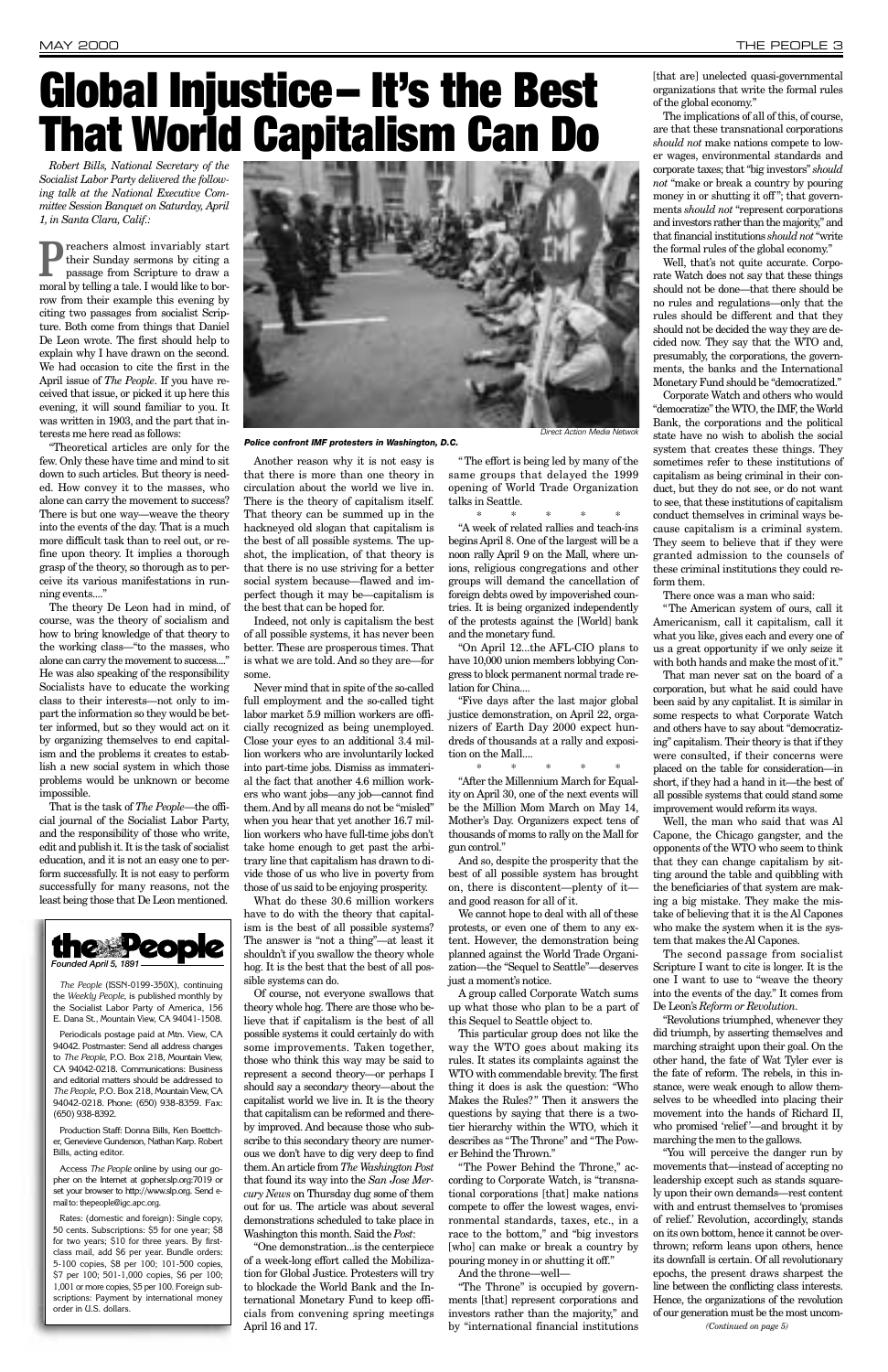At this writing 6-year-old Cuban Elián González is still being kept from his father in the Miami home of his American great uncle. He is still constantly surrounded by a rabidly anti-Castro mob that has reportedly at times numbered in the thousands. That mob still claims to represent Elián's best interests by vowing to prevent the boy from returning to his home, father and grandparents.

But nothing illuminates the real motivation of this venomous crowd more than the chants of "War!" "War!" War!" they uttered outside poor Elián's window.

What is it that could possibly pervert the minds of so many to utter such a grotesque incantation? What could make them turn into a political football the fate of a 6-year old boy still mourning the loss of his mother? What kind of people are these who make innocent Elián a poster child for their reactionary rantings?

The answer is to be found in the common history of many in the crowd. Some, to be sure, are or have known victims of repression by Castro's bureaucratic statist regime. But many more are or have known those thrown out of Cuba along with the dictator Fulgencio Batista in 1959 when Castro's guerrilla forces won

their popular revolution.

Among these elements were the torturers and thugs of Batista's dreaded army and police forces. Count also the wealthy plantation owners who benefited from the system of racial apartheid Batista enforced against blacks and mulattos. And the Mafia-connected local gambling bosses, drug bosses and bordello operators, and *their* thugs and torturers. Many, in short, were the very dregs of society, often backed by big U.S. capital.

Their cries of "Libertad!" are cries for the return of the freedom to exploit, the freedom to enrich themselves at the expense of the Cuban people. Nothing is so important as to get back, by any means necessary, the property ownership and accompanying privileges they lost in Havana and elsewhere in Cuba when their dictator-hero Batista was toppled.

Marx well anticipated these Miami throngs when he wrote in *Capital* of "the most violent, mean and malignant passions of the human breast, the furies of private interest." Their chants of "War!" illustrate the extent to which they are willing to go to get back their ill-gotten gains. They care not a whit for Elián González. *—K.B.*

#### **Don't Be Too Good Natured** (*Daily People*, Nov. 22, 1909)



There was a world of wisdom in what Rev. Hugh Birckhead said to the Big Brothers club of this city when he advised them not to be too good natured.

In the Rev. Birckhead's words, the man of inert good nature is a block in the path of progress, which must then fight his inertia, together with the active hostility of its enemies.

Good nature has its time and place. Without it even the most earnest worker for better things would soon wear out. But the good nature which can hear of one miner being killed in an unsafe mine, and laugh it off; the good nature which can read of one unemployed taking his life in desperation, and imperturbably say the dead man must have been "incompetent"; the good nature which can know of one mother offering to give her babes away because she can't keep them alive, and complacently assert "she should have moved from the city"; the good nature which can be informed of one family living eight in a room in a congested tenement and reluctantly sending its children unfed to school, and smugly declare they "needn't have done so if they didn't want to"; the good nature which can be posted on the reports of forced child labor in Southern cotton

mill, Northern canning factory, or intermediary coal mine, and unwinkingly ascribe it to "greed for money"; the good nature, in short, which can be confronted with any one of the myriad searing results of the present exploitatious system of production, and with the "smile that won't come off" maintain that that system is alright and that only the individuals who suffer from it are at fault—that good nature deserves to be whipped from the abode of decent men.

Which does not mean that one must be morose to be good or to do good. Let the loud laugh ring which clears the brain and rests for efforts new. But the old Browningesque idea of "God's in heaven, all's well with the world" is a relic of the time man prayed to a painted stick to cure him of fevers. The earth never has become better but by man making it so. The good nature which refuses to see wrong when wrong exists, merely leaves the world free to that wrong for its unrestrained stamping ground—a state of affairs which the wrong is only too pleased to have, and will assiduously distribute large doses of "Keep Careful" chloroform to bring about. And for labor, the working class, which is the objective point and victim of the wrong of capitalism, to fall under the influence of the anesthetic, is plain suicide.

Don't be too good natured.

## what is socialism?

## *Elián's 'Protectors'*

Lori Berenson is a 30-year-old "freelance" American journalist. Four years ago a military court in Peru condemned her to life imprisonment on a charge of "treason to the fatherland." The court that handed down the sentence was presided over by a hooded judge, and Berenson had no opportunity to defend herself.

Berenson allegedly got herself involved with the Tupac Amaru Revolutionary Movement (MRTA), a guerrilla band that the despotic Peruvian regime of Alberto Fujimori has characterized as a "terrorist" group, no doubt to distinguish it from the "law and order" represented by himself. Berenson has denied being involved with the group, though she has expressed strong sympathy for the country's downtrodden and impoverished.

The Fujimori regime has been as cruel as it has been oppressive. Thousands of Peruvians have been tossed into prison by hooded judges without benefit of trial since 1992. Thousands more have simply disappeared as under equally despotic regimes in Argentina and Chile. Fujimori is also responsible for the forced steriliza-

tion of thousands of Peruvian Indians.

In 1996, *The New York Times* claimed editorially that, "The United States government has strongly protested the entire proceeding." Last month, however, *Times* columnist Anthony Lewis conceded that, "The flagrantly illegitimate trial makes President Clinton's passive posture on the case puzzling."

In truth, the United States has done nothing to help Lori Berenson. It has played the part of a big bad wolf with a bad case of emphysema. It has huffed and it has puffed, but it has not blown a single straw from the hut of the Fujimori dictatorship. We say "has played the part" because the Fujimori regime could not survive a month without U.S. backing.

Furthermore, there is nothing "puzzling" about the Clinton administration's indifference to the plight of Lori Berenson. Its unwillingness to disturb the military-style of "law and order" maintained by the Fujimori regime is explained by

the fact that U.S. corporations account for 21 percent of all foreign investments in the country.

## *Lori Berenson*

### *A De Leon Editorial*



*Those who are conscious of social evils, but who shrug them off and take no part in correcting them, abet the evils and become obstacles to those working to correct them.*

Socialism is the collective ownership by all the people of the factories, mills, mines, railroads, land and all other instruments of production. Socialism means production to satisfy human needs, not, as under capitalism, for sale and profit. Socialism means direct control and management of the industries and social services by the workers through a democratic government based on their nationwide economic organization.

Under socialism, all authority will originate from the workers, integrally united in Socialist Industrial Unions. In each workplace, the rank and file will elect whatever committees or representatives are needed to facilitate production. Within each shop or office division of a plant, the rank and file will participate directly in formulating and implementing all plans necessary for efficient operations.

Besides electing all necessary shop officers, the workers will also elect representatives to a local and national council of their industry or service—and to a central congress representing all the industries and services. This all-industrial congress will plan and coordinate production in all areas of the economy. All persons elected to any post in the socialist government, from the lowest to the highest level, will be directly accountable to the rank and file. They will be subject to removal at any time that a majority of those who elected them decide it is necessary. Such a system would make possible the fullest democracy and freedom. It would be a society based on the most primary freedom—economic freedom. For individuals, socialism means an end to economic insecurity and exploitation. It means workers cease to be commodities bought and sold on the labor market and forced to work as appendages to tools owned by someone else. It means a chance to develop all individual capacities and potentials within a free community of free individuals.

Socialism does not mean government or state ownership. It does not mean a state bureaucracy as in the former Soviet Union or China, with the working class oppressed by a new bureaucratic class. It does not mean a closed party-run system without democratic rights. It does not mean "nationalization," or "labor-management boards," or state capitalism of any kind. It means a complete end to all capitalist social relations.

To win the struggle for socialist freedom requires enormous efforts of organizational and educational work. It requires building a political party of socialism to contest the power of the capitalist class on the political field and to educate the majority of workers about the need for socialism. It requires building Socialist Industrial Union organizations to unite all workers in a classconscious industrial force and to prepare them to take, hold and operate the tools of production.

You are needed in the ranks of Socialists fighting for a better world. Find out more about the program and work of the Socialist Labor Party and join us to help make the promise of socialism a reality.



#### **Mock-Turtle Gompers**

(*The People*, May 13, 1900) Mr. Samuel Gompers has again broken out of his genre role of mock-turtle tragedian, wherein he is not to be matched. This time it was on the stage of the variety theater known as the Central Fakerated Union.

The story of the old maid is well known, who, flying off on a certain occasion into a paroxysm of rage at some remarks about her appearance that she resented, cried out in the wild attitude of a Medea: "If anyone says I am old and homely, I shall rush to the table, grasp the carving knife, and"—all hearts stopped beating, and the climax came—"and cut myself a slice of bread."

With this master performance for a model, Gompers stepped last Sunday before the footlights of the Central Fakerated Union Theater to "denounce" the order of Judge Freedman, enjoining the Gompers International Union of Cigarmakers from supporting the striking and locked-out cigarmakers with strike benefits. Gompers struck the kind of attitude that Artemus Ward describes as the "berlud, Iargo, berlud!" style and fairly shrieked out: "I have come to violate Justice Freedman's injunction; I shall violate it by" again, many a heart, in dread anxiety, stopped beating; Judge Freedman's heart? Bless you, no! The heart of the treasury of *(Continued on page 6)*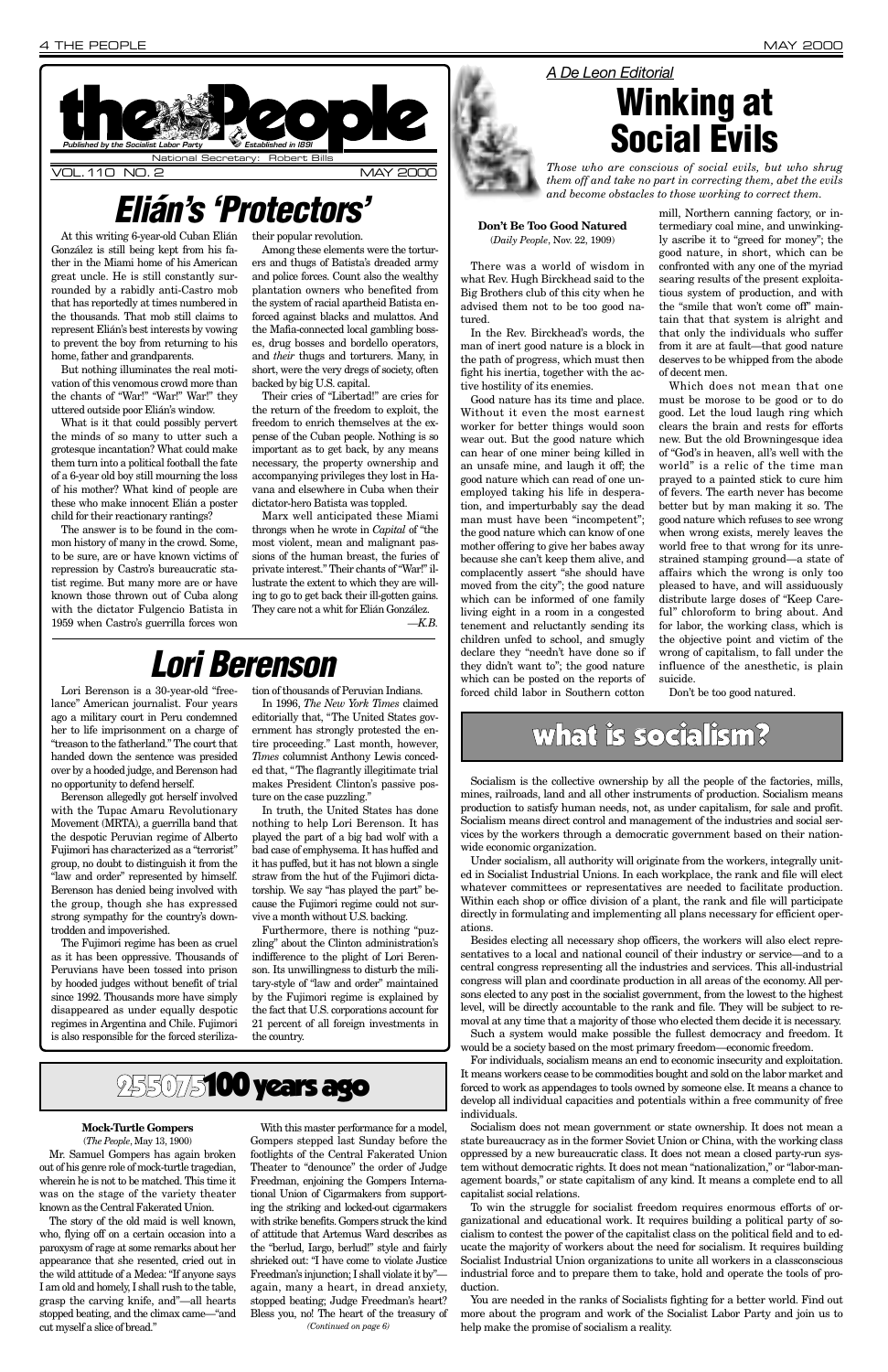promising of any that yet appeared on the stage of history. The program of this revolution consists not in any one detail. It demands the unconditional surrender of the capitalist system and its system of wage slavery; the total extinction of class rule is its object. Nothing short of that whether as a first, a temporary, or any other sort of step can at this late date receive recognition in the camp of the modern revolution."

Are the people who are leading the movements that object to the effects of capitalism today playing the role of Wat Tyler in modern dress? Are their efforts at "democratizing" the WTO and other institutions of capitalism comparable to marching on the feudal castle and crying out: "My lord, you must change your ways!" Are they courting the same disaster that befell Wat Tyler and his followers at the hands of some modern Richard II?

The Socialist Labor Party says that is precisely the danger. But by saying that we are led to some questions:

•Who can do something to change the world for the better?

•What should they change it to?

•How can it be done?

The world, after all, isn't quite like the weather. It's made up of people—thinking beings who can ask, and answer, questions about it. People can—and have done more than that. They have changed the world—society—in the past. And, having done it before, they can do it again.

But we've raised three questions, all of which require the correct answers. Or else the world, like the weather, will whirl out of control, and the people in it will be tossed about like drops of rain.

Each one of the three questions we've raised is of critical importance. And the who, what and how are every bit as important as a fourth question we could raise—the question of when.

the capitalist class—because of those facts, the "who" of our equation must be organized to take control of the industries and bring them under their own "direct control."

Socialists offer answers to all four questions. And by "Socialists," I mean the Socialist Labor Party. If you know the least thing about the SLP, you won't be surprised by the answers we offer.

The "who" is the working class. By that we mean those millions who have no control over the productive forces—that vast majority who own nothing but the ability to perform productive labor, but who are deprived of the opportunity to exercise that ability without first turning it into a merchandise to be sold.

The "what" is socialism. And what do we mean by socialism? What does the SLP mean? Daniel De Leon put it this way: "Socialism means but one thing, and that is the abolition of capital in private hands, and the turning over of the industries into the direct control of the [workers]...employed in them. Anything else is not socialism, and has no right to sail under that name."

That's all of it. Socialism is nothing more—and it's nothing less. There is more to this statement of De Leon's. I want to return to it; but, first, there's our third question to answer—the "how" of achieving socialism.

Socialists also have an answer to offer to this question—and, again, by Socialists, I mean the SLP. The answer we offer is the De Leonist program of political and economic action by the working class. We call that program Socialist Industrial Unionism.

It can be briefly summed up. Because the destiny of humanity is tied up with its ability to produce; because the means of production are not controlled by the majority, the workers who must sell their ability to work; because those means of production are owned and controlled by

Because of these things, workers also need a political party of their own—one that will serve a twofold purpose. First, to make the working class aware of its position in capitalist society, i.e., to educate the workers and stimulate their classconsciousness. Second, to challenge the ruling class' control of the state—an institution which socialism will abolish, but which today exists to enforce class rule.

These are the answers the SLP offers in response to the questions I raised.

Those questions were posed in reply to a common observation—that our society is riddled with contradictions; that they are dangerous and threaten our survival; and that the source of the contradictions, and the dangers they pose, is the system that gives rise to them.

The dangers are evident to many; but the answers the SLP offers are less evident—at least to the vast majority whom we seek to reach. But I must assume that the answers are evident to most of us here this evening, to the members and supporters of the SLP, because as important as the three first questions are, it is the fourth one I wish to address.

The AFL-CIO and the like are organized against the working class. This is a key point in understanding why socialism seems "slow to come." And it is evidence of another fact that must always be kept clear in mind—the fact of what De Leon called "the in-class struggle."

That fourth question is "When?" When will Socialists convince workers that capitalism is the source of the dangers that face us? That workers alone have the power to successfully contend with the problem? That the conscious exercise of their power implies socialism? And that the conscious organization of their power implies the SLP program?

The fourth question cannot be answered

with the same precision as the three that preceded it. It cannot be answered by setting a date—urgent though the need for socialism is. Yet it requires an answer and not a vague one.

The answer lies buried in two facts. The first fact is the increasingly commonplace observation that the world is not only in a mess, there is grave danger and it threatens our very survival. As a result there is desire for change among many who could build a powerful movement to bring that change about.

It is this certainty about the danger of leaving things unchanged combined with the desire for change that provides a partial answer to the fourth question, i.e., "When will the working class come to understand the need for socialism?" "When will it come to understand its decisive role in effecting that change?" "When will it act on that necessary understanding, organize itself politically and economically, and consummate the change?"

But that desire for change is only a partial answer. There is another part needed to make it a complete answer, and a large part of that other part to the complete answer is right here in this room. It's you and what you do with the knowledge that you have or which is at your fingertips. It's you who have it within your power to determine if and when the fourth question can be answered—and answered with precision.

That answer to the question "when" may surprise you. But it shouldn't—and it shouldn't for one good and simple reason. What is that reason? It is that you are the classconscious element of your class! And it is your awareness of that fact—your willingness, or readiness, to act on it—that may well make the difference.

Let me shift gears for a moment. Let me pose one more question—one that has occurred to all of us at one time or another, but more often to workers skeptical about socialism. My question is this: "Why does socialism take so long to come?" Or to put it another way: "Aren't Socialists chasing moonbeams?" or "Isn't the working class hopeless?"

They are not unreasonable questions to ask. The questions are not unreasonable. Yet, they stem from a lack of knowledge—knowledge of history, but especially knowledge of working-class history.

There is a widespread, but false, impression that the working class has been inanimate; that it does not respond to the logic of the situation, much less to the urgings of classconscious Socialists —and to the SLP; or, at most, that it may have responded to a degree in the past, but no more—and that this is especially true in the United States.

The impression is false. It is also dan-

gerous—because it can lead to unnecessary demoralization among those who are classconscious. For example, there is the idea that workers have rejected the idea of unions, or worse, that they have rejected the principle of unionism and, with it, the very ground on which the SLP stands.

But this idea is based on superficial evidence, evidence such as:

•The decline in the strength of the present unions—the AFL-CIO and so forth.

•An apparent lack of confidence in today's unions—a lack of confidence Socialists would agree is wholly justified.

•Workers' susceptibility to lures and deceptions—both by their unions and by antiunion elements of the ruling class.

All of this is true. No Socialist would deny it. Yet Socialists would deny that workers have rejected the principle of unionism or the instinct of working-class solidarity—and latent classconsciousness —that underlies it.

Why? Because the facts are the reverse of what they appear. It is not the workers who have rejected the principle of unionism and all that hangs thereby. It is actually the reverse, the other way around. It is the unions that have rejected the vast majority of the working class. For they have refused even to attempt the organization of the whole working class.

But most workers are not aware of this. They raise other questions about the unions, questions like: "Why can't the unions protect their members against wage cuts? Benefit losses? Dangerous working conditions? Factory closings?"

Every classconscious Socialist and worker knows the answers to these questions. It's because the unions are not organized for that purpose. They are organized instead to discipline workers—not as Socialists understand the term, but as understood by a class that needs and cannot survive without a docile workforce.

"The in-class struggle," De Leon said, "is the struggle within the proletariat." And what did he mean by that?

He meant, first, that capitalism itself had drawn the line between its own interests and the interests of the working class. He meant, second, that there are differences of opinion within the working class over how to resolve labor's problems and, hence, the problems of society as a whole.

That difference of opinion resolves itself into the difference between reform and revolution—between the conviction, which was once a legitimate one, that efforts to strive for improvements within the system are preferable to efforts to overthrow and replace it.

But, if there was once room to allow for the possibility of improving society through reform, that day is gone. And the nature of the problems that the contradictions of capitalism have led to are proof positive of that fact. Further, they prove another fact—and a third fact, which I will get to in a moment.

First, the other, or second, fact is this: Capitalism cannot be reformed or improved for the benefit of the vast majority. And, even if it could with direct regard to such problems as unemployment, poverty and the like, it cannot be reformed in regard to the threat it poses to the survival of the human race. It is this latter threat that it poses that underscores the socialist—the SLP—contention that every effort to deal with the effects of capitalism at this late date is pure folly.

Second, that third fact is this: While we as Socialists are sensitive to the crimes and outrages capitalism commits in its own interests; while we are conscious of, and deeply affected by what capitalism does, not only to our class brothers and sisters here in the United States, but everywhere capitalism and its WTO and IMF go in pursuit of ruling-class interests while we are conscious of and deeply affected by all that, we have a duty and a responsibility, a duty and responsibility borne of our understanding of capitalism, borne of our classconsciousness, to place all those evil effects of capitalist-class rule into perspective and never to lose sight of that perspective and of the obligation it imposes upon us to do our utmost to make this clear to our fellow workers. It is our obligation—borne of our awareness of what capitalism is and how it must operate to the detriment of all humankind, whether it is here or in some other place. Earlier I said I would return to De Leon's definition of socialism. This is the place to do it, but not simply as a description of *(Continued on page 7)*

# **. . . The Best That Capitalism Can Do**



*Washington, D.C., police meting out capitalist justice.*

#### *(Continued from page 3)*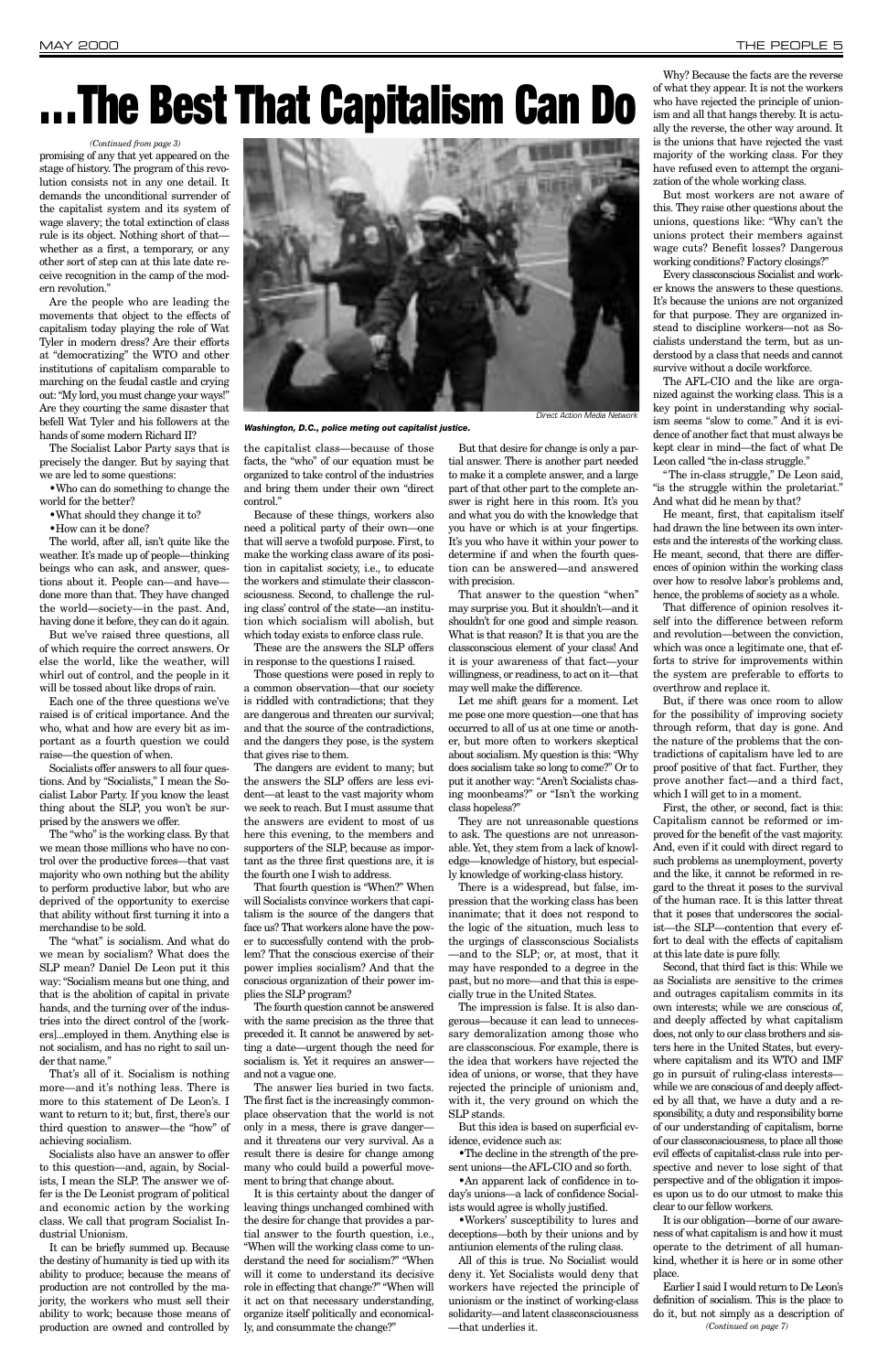# **Thanks Due to Socialist Education Fund Contributors**

*We salute with thanks and appreciation all those who contributed to the Socialist Education Fund. As of April 14, the proceeds from the collection taken for the fund at the National Executive Committee Session Banquet on Saturday, April 1, when combined with the additional contributions received since then, totaled \$26,511.61.* 

•

Section Akron, Ohio, (In memory of Katherine Kapitz) \$10,495: Peter & Mickey Kapitz \$10,000; section treasury \$380; \$50 each Skorich & family, Robert & Patricia Burns; Mr. & Mrs. Daniel Osicky \$15.

Section Cook County, Ill., \$1,519.64: includes Stanley Prorok \$100; \$50 each Al Bikar, Walter Leibfritz, D. Vollmer; section \$43.64.

Marie & Ray Simmons \$2,000; \$1,000 each John O'Neill, Section San Francisco Bay Area; \$500 each Nicholas Poluhoff, Gary Dion (In memory of my father, Harry Dion); \$400 each Daniel D. Deneff, Joan M. Davis; Robert P. Burns \$360; \$300 each Jim & Mary Buha, James G. McHugh, Jack Radov, Rachel and Bernard Bortnick, Bill Kelley; Nathan & Anne Karp \$313.70; \$250 each Marty Radov, John Walbridge (In memory of William Walbridge), Charmaine Beckman (In memory of Cord Beckman).

\$200 each Walter Vojnov, Section Philadelphia, Section Cleveland, John & Lois Reynolds, Chris Dobreff, Bruce Cozzini (In honor of Genevieve Gunderson), Louis Lipcon; Henry Coretz \$110; \$100 each Robert Hofem, Lois Kubit, John Dolhancey, Glenn Schelin, Gerald M. Lucas, Ben & Sylvia Kraft, Harvey K. Fuller, Jennie Seekford, Gabrielle & Sam Dolphin, Genevieve Gunderson, Phil Moskoff (In memory of Sylvester & Jessie Sterioff and Chris & Dorothy Moskoff), Michael J. Preston, Louis Fisher.

Clifton Field \$75; Joseph T. Longo \$60; J. Thadieu Harris III \$58; \$50 each Wm. & Patricia Raines (In memory of Katherine Kapitz), Sidney Blanchard, Ruth R. Hall, Nicholas York, Mary R. Mitch (In memory of Katherine Kapitz), Mary L. Tapp (In memory of Katherine Kapitz), Mary & John Brlas (In memory of Mary Pirincin), Margaret & Frank Roemhild, Kay Lewis, Joseph B. McCabe, John & Mary Brlas (In memory of Katherine Kapitz), Jessie Campbell, Harriet S. Dolphin, Genevieve Gunderson (In memory of Mary Pirincin and Katherine Kapitz), Frank & Evelyn Urosek (In memory of Katherine Kapitz), Earl Prochaska, Dr. L. Miles Raisig, C. Earle McGue, John & Mary Brlas, Marie Grove, George Q. Johnson.

Chris Camacho \$45; Anonymous (Calif.) \$43; \$40 each Lawrence Hackett, Francisco Garrido, Ken Boettcher & Marika Mazancova; William H. Nace \$35; E.T. Jasiewicz \$33.30; F. Beedle \$30; \$25 each Tillie Wizek, Steve Druk, Sophia Carevich, Sixten Anderson, Sid Fink, Robert Ormsby, R. Dale Black, Paul Zuppan, Leonard S. Minkwic Jr., Greg Coleridge (In memory of Katherine Kapitz), Edward Leader, Dave Stickler, Anonymous (Calif.), Frank H. Rudolph, Richard Woodward, Robb Angelo.

\$20 each Robert Varone, Penny Davis (In memory of Katherine Kapitz), Paul L. Wolf, Orville Rutschman, Nick Syracopoulos (In memory of Katherine Kapitz), Nathan Goldberg, Mrs. Annie Malivuk (In memory of Katherine Kapitz), Manuel Luevano, K. Paul Ebert, John Hagerty, John Gale, James McCloskey, Helen Horvath (In memory of Katherine Kapitz), Frank L. Minzenberger, Francis & Constance Hollish (In memory of Katherine Kapitz), Emil & Jackie Bauman, E. Pahus, Clayton Hewitt, Carl Miller, Blake Bearden, Frank W. Bell, Mary, Frank & Leon Prince, Robert & Donna Bills (In memory of Katherine Kapitz and Mary Pirincin), Keegan Black; Orion Camplin \$18; George E. Gray \$16.

\$15 each Lila Holmdahl, Lester Saefke, Lawrence Keegan, Harold Madsen, Guy & Ann Anderson, D.H. Knight; Richard Wilson \$13; T. McGregor \$12.97; \$12 each Ray O. McCall, Phillip Colligan, Milton Poulos, Marshall G. Soura, Desmond Prince; \$10 each William Tucker, Rudy Posch, Robert M. Garavel, Robert A. Nash, Richard Mack, Matthew Rinaldi, Lois Kubit (In memory of Katherine Kapitz), Lloyd A. Wright, Keith Ocamb, John H. Buchtinec, Jean A. Buettner (In memory of Katherine Kapitz), Gordon Pueschner, Eugene J. Pacharis, Edward C. Kowalski, Earl L. Shimp, Dora Ruggiero, Dionisio Villarreal, Bob Pasalich (In memory of George Pasalich), Arnold Stenborg, Anonymous, Loren Singh, Jill Campbell, Dave D. Cawley, Vernon Dolphin, Roberta Diamond.

David Melamed \$8; Axel Kjellberg \$7; \$5 each Phillip White, Lloyd A. Wright, Larry Lewis, Kevin L. Holmes, Heather C. Williams, Harry C. Segerest, Edmund J. Light, Donald F. Cuddihee Sr., Anonymous per N. Goldberg, Diane Secor; R.C. Moody \$4; Robert Gray \$3; \$1 each Frank Notarstefano, Anonymous (N.C.).

## **Web Site Producing Results**



Activities notices must be received by the second Saturday of the month. Meet-Monday preceding the third Wednesday of the month.

**OREGON**

**Portland** Discussion Meetings—Section Portland holds discussion meetings every

ings are usually held at the Central Library, but the exact time varies. For more information please call Sid at 503-226-2881 or visit our Web site at http://slp.pdx.home.mindspring.com. The general public is invited.

come in the future. Indeed, 7,700 hits were received during the first 12 weeks of the current year, for a weekly average of 700. If that rate holds for the rest of the year, the SLP Web site will receive 36,400 hits by December 31.

Without stopping to describe its organization and design, what visitors to the Web site found in 1999 were 10 SLP leaflets and statements, five SLP pamphlets and *Socialist Studies*, 27 De Leon editorials that have been reprinted in *The People* in recent years, information on the personal life and socialist career of Daniel Leon, "Socialism for Beginners," the New York Labor News catalogue and ordering form, a subscription form for *The People*, e-mail windows to the National Office and *The People*, the Party's local directory (which now includes seven hypertext links to the e-mail addresses of sections and national members-at-large), instructions on how to receive *The People* by e-mail and links to other sites that feature the works of Karl Marx and Frederick Engels. Each monthly issue of *The People* is uploaded to the site and every article printed in *The People* since November 1994 can be found there. All of the leaflets and

pamphlets are formatted to appear as they do in their printed versions, and the last four issues of *The People* have been formatted in the same way.

The SLP leaflets and statements that can be viewed and downloaded from the Web site to the visitor's personal computer are the following:

*Facts About the Socialist Labor Party*

*Here Today and Gone Tomorrow: The Plight of America's Temporary Workers* 

*National Platform*

*Resolution on Puerto Rico*

*Socialist Industrial Unionism: The Workers'Power Stop the War on Yugoslavia!*

*What Is Socialism?* 

*What's Behind the Attack on Public Education? What's Wrong With the Labor Unions? Who Are the Polluters? How Capitalism Is Destroying the Earth!*

The SLP pamphlets and *Socialist Studies* that can be viewed and downloaded are the following: *Daniel De Leon on "Labor Parties"*

*Reform or Revolution Socialist Reconstruction of Society The Nature of Soviet Society*

*The SLP and the Unions*

Much more could be said about the Web site, not the least significant being the work Comrade Boettcher does to keep it up and running and what Comrade Donna Bills does to supply him with things to add. The National Office wants to add much more to it—more pamphlets, works by Marx and Engels, etc.—but we are handicapped by the small size of the staff, which has too many other things to attend to to devote as much time and attention to the Web site as it deserves to receive.

#### *(Continued from page 2)*

Gompers'union, whose fakers themselves schemed the injunction so as to keep their treasury from being bankrupted and thereby leaving them without the fund for salaries; the collective heart of that treasury and those fakers felt griped; what would that daring Gompers do? What flight of expensive heroism was he to plunge in and drag both them and their salaries at his heels? And the climax came—

"I shall violate the injunction by making speeches to the strikers!!!" The fakers breathed again. Their salaries were safe.

## **. . . 100 Years Ago**

#### *(Continued from page 4)*



*(Continued from page 1)*

market forces to distribute resources and services and integrate poor countries into the global economy." Opponents of the IMF and World Bank believe that if the indebted-

ness of developing countries were forgiven by the institutions of finance capital the benefits would redound to the impoverished masses of those countries. In truth, they would redound to the benefit of the ruling classes of those countries only. Debt relief would only enhance their ability to

increase the exploitation of their own working classes.

That fact was underscored last December at the disrupted meeting of the World Trade Organization. As CNN reported on Dec. 3: "In a dispute over labor standards, a key issue for protesters in the streets, the United States agreed to an EU [European Union] proposal to set up a



forum outside the WTO to discuss the issue. But that proposal was rejected by India and other developing countries, who see cheap labor as one of their few trading advantages."

Asimilar row broke out in Geneva, Switzerland, on Dec. 10, where the WTO regrouped for a special meeting following the debacle at Seattle. According to Fox News, "Developing countries were...angry at President Clinton's insistence that labor standards should be addressed in trade liberalizing negotiations."

The ruling classes of the developing countries of Africa, Asia and Latin America today are in a position similar to that of the small farmer in America at the end of the 19th century. The small farmers who found themselves unable to compete with large, mechanized farms were forced to borrow extensively from banks and thousands were forced from the land. They turned to the working class for support when they started the so-called populist movement, but their struggle to survive and overcome their debts made them vicious exploiters of farm labor. They had no interest in abolishing capitalism, only in making it work better for themselves.

The ruling classes of the developing countries have no more interest in the welfare of their own emerging working classes than the ruling classes of the highly developed capitalist countries have in theirs. However, they are not above manipulating the suffering of their own populations to gain the sympathies of working-class Americans to wage their battles with the IMF and the World Bank for them. Small capital has always sought to enlist the sympathy and support of the working class in their struggle to compete and survive against large capital.

The policies of the IMF and World Bank have all the effects on the developing countries that the opponents of those institutions claim. Nonetheless, those institutions are not what causes capitalism to rape and plunder the countries of the developing world. Capitalism is the cause, its institutions are merely its facilitators.

Capitalism on a global scale is no different than capitalism on a national scale. It is no different today than it was 100 years ago. Wherever it settles it survives, and can only survive, by exploiting human labor. It can make no difference to the workers of Africa or Asia if they are exploited by a multinational corporation or by an African or Asian capitalist.

Human labor is the source of all social wealth, hence the source of profit. As long as the profit system is permitted to continue, workers everywhere will be its victims.

Bringing democracy to the economies of the developed and developing countries is a worthy aspiration. But it cannot be achieved within the framework of a system that is based on human exploitation. It can only be achieved by a system that is premised on the collective ownership and democratic administration of all the industries and services by the working class itself. In other words, it can only be achieved by establishing socialism. A socialist America would not only bring an end to exploitation and poverty in our own country, it would not only bring democracy to our industries, it would kick the props from under capitalism in every nook and cranny of the world. Ending capitalism and establishing socialism here is the necessary first step to ending global capitalism and the human misery it creates everywhere.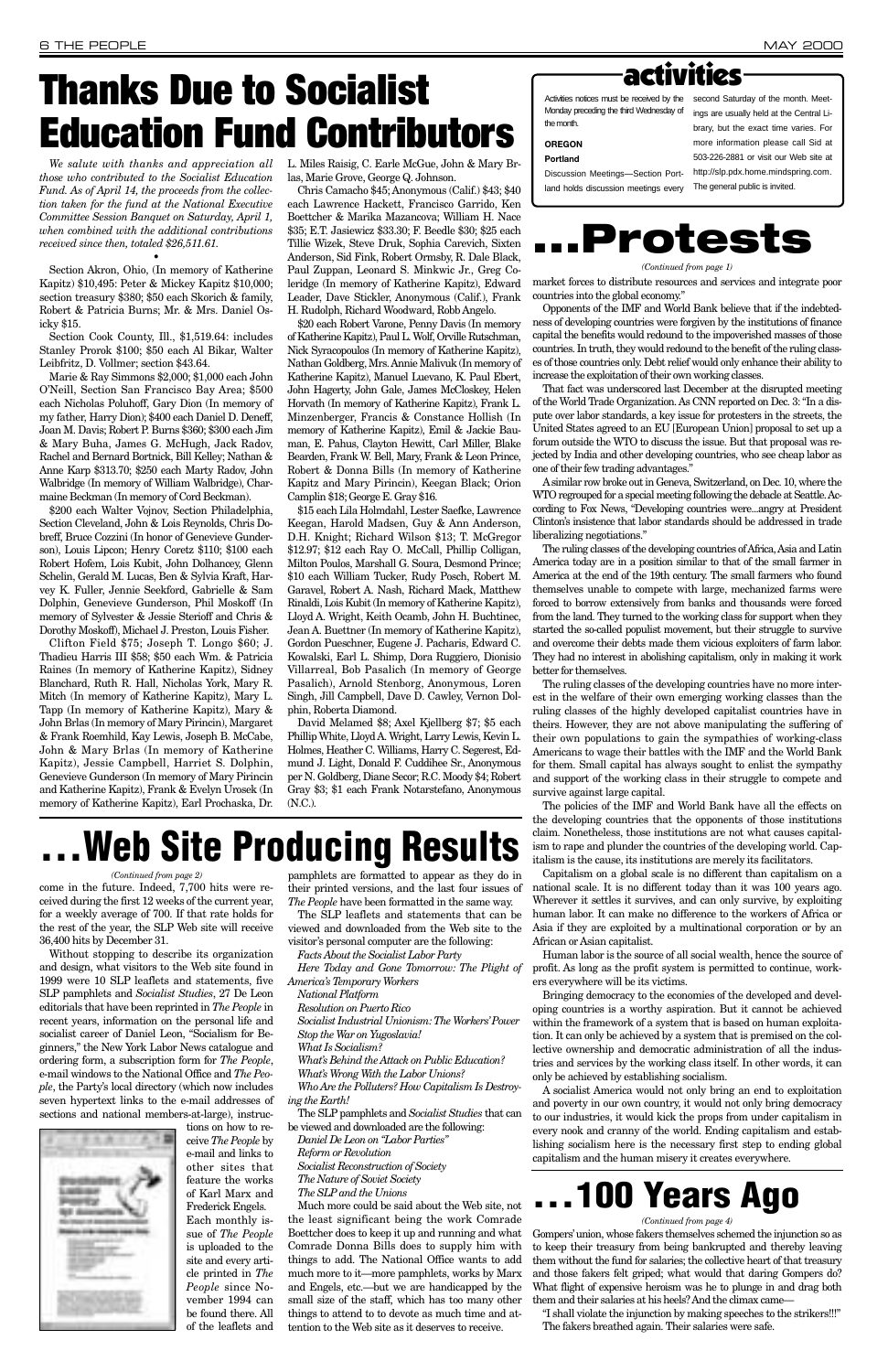

|                                                                         | _STATE____ZIP___ |  |
|-------------------------------------------------------------------------|------------------|--|
| Socialist Labor Party, P.O. Box 218, Mountain View, CA 94042-0218 05/00 |                  |  |

what socialism is, but also as a description of how to achieve it—of how we, as classconscious Social-

ists, must never fail to keep our priorities in order. In reading that definition to you I would ask that you keep in mind that it was written in 1908—keep it in mind, not because of its age so

much as because of the examples he cites. "It cannot be too strongly insisted that socialism means but one thing, and that is the abolition of capital in private hands, and the turning over of the industries into the direct control of the [workers]...in them. Anything else is not socialism, and has no right to sail under that name."

And here we pick up the thread that distinguishes socialism and its aims from those who believe they can improve capitalism:

"Socialism is not the establishment of an eighthour day, not the abolition of child labor, not the enforcement of pure food laws, not the putting down of the Night Riders....None of these, nor all of them together, are socialism. They might all be done by the government tomorrow and still we would not have socialism. They are merely reforms of the present system...and no more socialism than the steam from a locomotive is the locomotive. Socialism is the collective ownership of the mechanical equipment of production which would bring in its wake all the other improvements in conditions....But they are only the wake—socialism is the vessel which must cast that wake, socialism is the locomotive from which these betterments are the trail of steam."

There is a lesson in this definition of socialism. The lesson is in what it suggests about what socialism is not—and the strong hint of suggestion it contains regarding *methods*. It goes back and touches on what we called the "in-class struggle"—which is what? Why, nothing more than the conflict between reform and revolution. The conflict between the idea that you can reform the Al Capones and the King Richards of capitalism's corporations and its political state.

Socialism entails more than its goal. It entails the means to achieve it. As De Leon said on another occasion, "Goals are reflected in the means adopted to reach them." And you can learn a lot about what a movement wants by how it aims to get it.

The socialist movement is a revolutionary movement. As such, it must adopt certain fighting methods of its own. It can't borrow the methods of any other movement. For no other movement has goals similar to its own.

Our strategy as a revolutionary movement is nothing more than the application of those meth-

#### ods—of the tactics—that will carry us to our goal. The SLP has always stressed the importance of correct strategy and tactics. For the success of our movement depends on it.

Other movements utilize other tactics—tactics which reflect their goals. But we must never confuse our methods with theirs, anymore than we would confuse our aim with their reform aims.

We are not organized to "improve" capitalism, but to abolish it. The SLP's tactics, as a political party, are uncompromising revolutionary socialist action. We do not advocate reforms—methods to improve capitalism—because we know that it cannot be improved, that its contradictions and horrors run too deep for that.

Is that a wise course of action to take? We think history proves it is—because whenever the working class has shown signs of deep discontent capitalist social reform activities abound.

When will socialism come? We don't know—not the day, month or year. But we know this much: It's no later in coming than capitalism is in resolving its contradictions and the horrors it creates. And we know something else: We dare not fail to be prepared for it—the penalty will be too great.

We dare not lose sight of our goal, or to be anything less than crystal clear on the methods to gain it, because the answer to the question when will socialism come depends very much on our clarity as to goals and methods.

The socialist theory of capitalism proves that capitalism is the cause of all the economic and social problems that plague the world today. It proves that capitalism cannot be changed in a way that will eliminate those problems. It demonstrates that workers who believe that democracy is needed in the economy can achieve it. And it provides the means by which workers can organize to accomplish that goal.

SLP, P.O. Box 642, Skokie, IL 60076-0642.

> Cutting through all the distractions, through all the political and economic nonsense that obscures the working class' vision and blocks their path is not an easy thing to accomplish. But that is what has to be accomplished. It is up to us—to all of us gathered here this evening, and to all those who know enough to know that the SLP's Socialist Industrial Union program is the only realistic way of getting rid of capitalism and all the problems it causes. It is up to us to ignore the difficulties and commit ourselves to redoubling our efforts. If we do not succeed we should give no one reason to say it was because we did not do our best. But if we do give it our best we will succeed. It is up to us—to you and to me—to all of us acting together.

### **To Break the Chains**

**Of Wage Slavery, Workers Need Socialist Education.**



### **Support** *The People's* **PRESS SECURITY FUND**

| Yes! I want to help support <i>The People</i> . Enclosed please |  |
|-----------------------------------------------------------------|--|
| find my contribution of \$                                      |  |

| <b>NAME</b>                                                                                                                                                                                                                                              |  |      |  |  |
|----------------------------------------------------------------------------------------------------------------------------------------------------------------------------------------------------------------------------------------------------------|--|------|--|--|
| <b>ADDRESS</b>                                                                                                                                                                                                                                           |  | APT. |  |  |
| <b>STATE</b><br>CITY<br>- 7.IP<br>[ ] Please send a receipt. (Contributions are not tax deductible.) Please do not<br>mail cash. Make your check/money order payable to The People. Send to:<br>The People, P.O. Box 218<br>Mountain View, CA 94042-0218 |  |      |  |  |
|                                                                                                                                                                                                                                                          |  |      |  |  |

## **. . . The Best That Capitalism Can Do**

#### *(Continued from page 5)*

1887. Its appearance was related to a postelection struggle for control of the newly named ULP. That struggle came to a head in August 1887 when Henry George, the 1886 mayoral candidate, succeeded in having the SLP ousted from the ULP.

The two newspapers carried on a journalistic war of words while the struggle for control of the ULP went on inside the party's general committee and in the state assembly election districts of Manhattan. De Leon was actively involved in those struggles. We know that he was on the committee charged with drafting a platform for the new party after the mayoral campaign. We know it was during this period that his disenchantment with George developed and grew. We know that he opposed and spoke out strongly against the general committee's decision to expel the SLP from a rapidly disuniting United Labor Party. According to *The Leader's* account of one district meeting held in August:

"...Prof. Daniel De Leon...moved the adoption of a resolution in which it was stated that the decision of the County General Committee, excluding the Socialists from membership in the United Labor Party was unjust and unconstitutional. De Leon declared that the action of the Central General Committee was shameful, hypocritical and dishonorable, and if redress was not immediately to follow, it would prove a death blow to the party of United Labor...." (*The Leader*, August 10, 1887. Quoted by P.A. Speek, "The Single Tax and the Labor Movement." *Bulletin*

*of the University of Wisconsin*, October 1917) There is much more we don't know, or know too little about, of course, but we do know that De Leon did not move directly from the ULP into the SLP. His young wife died at about this time, and Grover, their one-year-old son, died the same year.

Edward Bellamy's *Looking Backward* was published in 1888 and Bellamy Clubs soon sprang up all over the country. In May of that year, the *Workmen's Advocate*, which was the SLP's English-language newspaper at the time, listed De Leon as having been one of several "recent lecturers" at "the Labor Lyceum which the American Section SLP is conducting." However, more than two years would go by before the *Advocate* could list De Leon as a speaker for the SLP. Although I have not succeeded in finding a source from which to buy microfilm of *The Leader*, film of *The Standard* was purchased just this week and has now been added to the National Office's collection.

## **. . . Report on De Leon's Works**

#### *(Continued from page 8)*

#### **Workers and the 'Workerless' Economy**

*By Robert Bills*

**•Technology & Sociology •A 'Workerless' Economy •SLP Sounded the Alarm •The 'Knowledge Class' •It's Still Capitalism •Capitalism or Socialism**

**8 pages — 50¢ postpaid**

**NEW YORK LABOR NEWS P.O. Box 218 Mtn. View, CA 94042-0218**

#### **USA NATIONAL HEADQUARTERS**

NATIONAL OFFICE, SLP, P.O. Box 218, Mtn. View, CA 94042-0218; (650) 938- 8359; fax (650) 938-8392; e-mail: socialists@igc.org; Web site: www.slp.org

#### **AKRON, OHIO** Call (330) 864-9212.

#### **ALBANY, N.Y.** SLP, P.O. Box 105, Sloans-

ville, NY 12160-0105. **CHICAGO**

#### **CLEVELAND**

Robert Burns, 9626 York Rd., N. Royalton, OH 44133. Call (440) 237-7933. E-mail: j..oneil@worldnet.att.net

**CORPUS CHRISTI, TEX.** Call (512) 991-0287.

#### **DALLAS** Call Bernie at (972) 458-2253.

#### **DULUTH** For information, call Rudy

Gustafson at (218) 728-3110.

#### **EASTERN MASS.** Call (781) 444-3576.

**HOUSTON**

Call (713) 721-9296. Email: reds1964@netzero. net

#### **LARAMIE, WYO.** E-mail: portage@uwyo.edu

#### **MIAMI**

(860) 347-4003.

**DENVER** For SLP information, call (303) 426-5108. slpphilly@aol.com

**MILWAUKEE** SLP, 1563 W. Rogers St.,

Milwaukee, WI 53204- 3721. Call (414) 672-2185.

447-9897. **NEW YORK CITY** Call (516) 829-5325.

#### **OCEANSIDE, CALIF.**

Call (760) 721-8124. **PALMDALE, CALIF.**

E-mail: med@ptw.com

Call (305) 892-2424. E-mail: redflag@bellsouth.net **MIDDLETOWN, CONN. BAY AREA** SLP, P.O. Box 70034, Sunnyvale, CA 94086- 0034. (650) 938-8370. E-

**PHILADELPHIA** SLP, P.O. Box 28732, Philadelphia, PA 19151. Call (215) 233-3056. E-mail:

#### SLP, 506 Hunting Hill Ave., Middletown, CT 06457. Call mail: slpsfba@netscape. net

**PITTSBURGH** Call (412) 751-2613.

### **PONTIAC, MICH.**

#### Call (810) 731-6756. **PORTLAND, ORE.** SLP, P.O. Box 4951, Portland, OR 97208. Call (503) 226-2881. Web site: http://slp.pdx.home.mindspring.com E-mail:

#### **NEW LONDON, CONN.** SLP, 3 Jodry St., Quaker Hill, CT 06375. Call (203) **SOUTH BEND, IND.** Jerry Maher, 211 S. Michigan St., #505, South Bend,

slp.pdx@mindspring.com

**SACRAMENTO, CALIF.** SLP, P.O. Box 2973, Sacramento, CA 95812.

**SAN FRANCISCO**

**SEABROOK, N.H.** Call (603) 770-4695.

**ST. PETERSBURG, FLA.** Call (727) 321-0999.

IN 46601. Call (219) 234-

2946.

**S.W. VIRGINIA** Thad Harris, P.O. Box 1068, St. Paul, VA 24283-0997. Call (540) 328-5531. Fax (540 ) 328-4059.

**WILKES COUNTY, N.C.** E-mail: DarrellHKnight@

aol.com

**AUSTRALIA** Brian Blanchard, 58 Forest Rd., Trevallyn, Launceston, Tasmania 7250, Australia. Call 0363-341952. **CANADA NATIONAL** 

**HEADQUARTERS** SLP, 1550 Laperriere Ave.,

Ottawa, Ont., K1Z 7T2. Call Doug Irving at (613) 728- 5877 (hdqtrs.); (613) 226- 6682 (home); or (613) 725-

1949 (fax).

#### **VANCOUVER**

SLP, Suite 141, 6200 Mc-Kay Ave., Box 824, Burnaby, BC, V5H 4M9. Call J. Minal at (604) 526-3140.

## directory